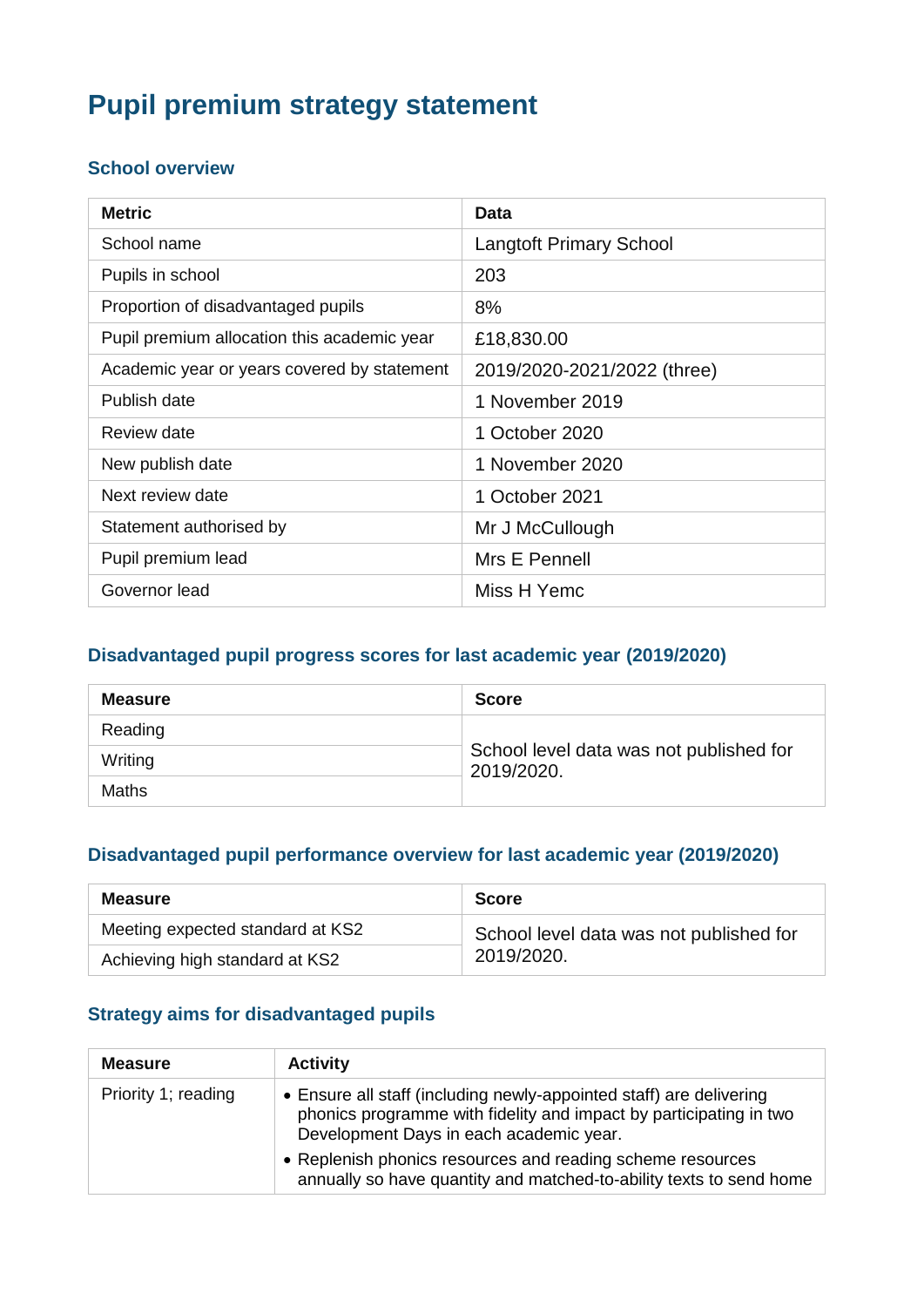|                                                     | • Provide workshops and video lessons for parents so can support<br>reading at home<br>• Teachers share a story a day. In Key Stage 2, children have copy of<br>text to follow<br>• Assess reading ability every six weeks (a termlet) if child on phonics<br>programme and every 12 weeks if not using standardised tests<br>• Have reading-based target each termlet to monitor progress                          |
|-----------------------------------------------------|---------------------------------------------------------------------------------------------------------------------------------------------------------------------------------------------------------------------------------------------------------------------------------------------------------------------------------------------------------------------------------------------------------------------|
| Priority 2; writing                                 | • Teach children to write daily in whole class sessions, in small<br>groups or as individuals<br>• Embed 1:1 live feedback for pupils in EYFS and Key Stage 1<br>• Embed 1:1 editing for pupils in Key Stage 2<br>• Provide an audience and purpose (for boys especially) for writing<br>that interests and motivates<br>• Use evidence-based intervention to support progress (precision<br>teaching for spelling) |
| Barriers to learning<br>these priorities<br>address | • Practise materials for early readers connect closely to the phonics<br>knowledge pupils are taught when they are learning to read<br>• Children are taught to read (using phonics) and practise their skills<br>more than once a day<br>• 1:1 feedback or editing of writing focuses on the must-haves so that<br>the core skills are retained                                                                    |
| Projected spending                                  | £12, 700.00                                                                                                                                                                                                                                                                                                                                                                                                         |

### **Teaching priorities for current academic year (2020/2021)**

In the absence of national testing and data, targets are based on in-house measures

| Aim                               | <b>Target</b>                                                                                                                                                                                                                                                                                                                                                                     | <b>Target date</b> |
|-----------------------------------|-----------------------------------------------------------------------------------------------------------------------------------------------------------------------------------------------------------------------------------------------------------------------------------------------------------------------------------------------------------------------------------|--------------------|
| Progress in<br>Reading            | All disadvantaged pupils in KS2 are no more than one<br>Oxford Reading Tree stage behind the scheme's<br>expectations. At least 85% of disadvantaged pupils are in<br>line.<br>At least 80% of disadvantaged pupils in KS2 met the<br>expected standard in OUP/Testbase comprehension<br>tests/STA past papers. At least 33% are working at greater<br>depth within the standard. | <b>July 2021</b>   |
| Progress in<br>Writing            | All disadvantaged pupils meet the on-entry criteria for their<br>year group by the end of Termlet 2 (December). At least<br>80% of disadvantaged pupils are working within the<br>standard by end of Termlet 6 (July). At least 20% are<br>working at greater depth within the standard.                                                                                          | <b>July 2022</b>   |
| Progress in<br><b>Mathematics</b> | At least 80% of disadvantaged pupils work with fluency in<br>the core areas of number (place value, addition, subtraction,<br>multiplication, division and fractions) and geometry<br>(properties of shape)                                                                                                                                                                       | <b>July 2022</b>   |
| <b>Phonics</b>                    | i) All disadvantaged pupils in EYFS/KS1 are no more than<br>one Read Write Inc Phonics band behind the                                                                                                                                                                                                                                                                            | On-going<br>i)     |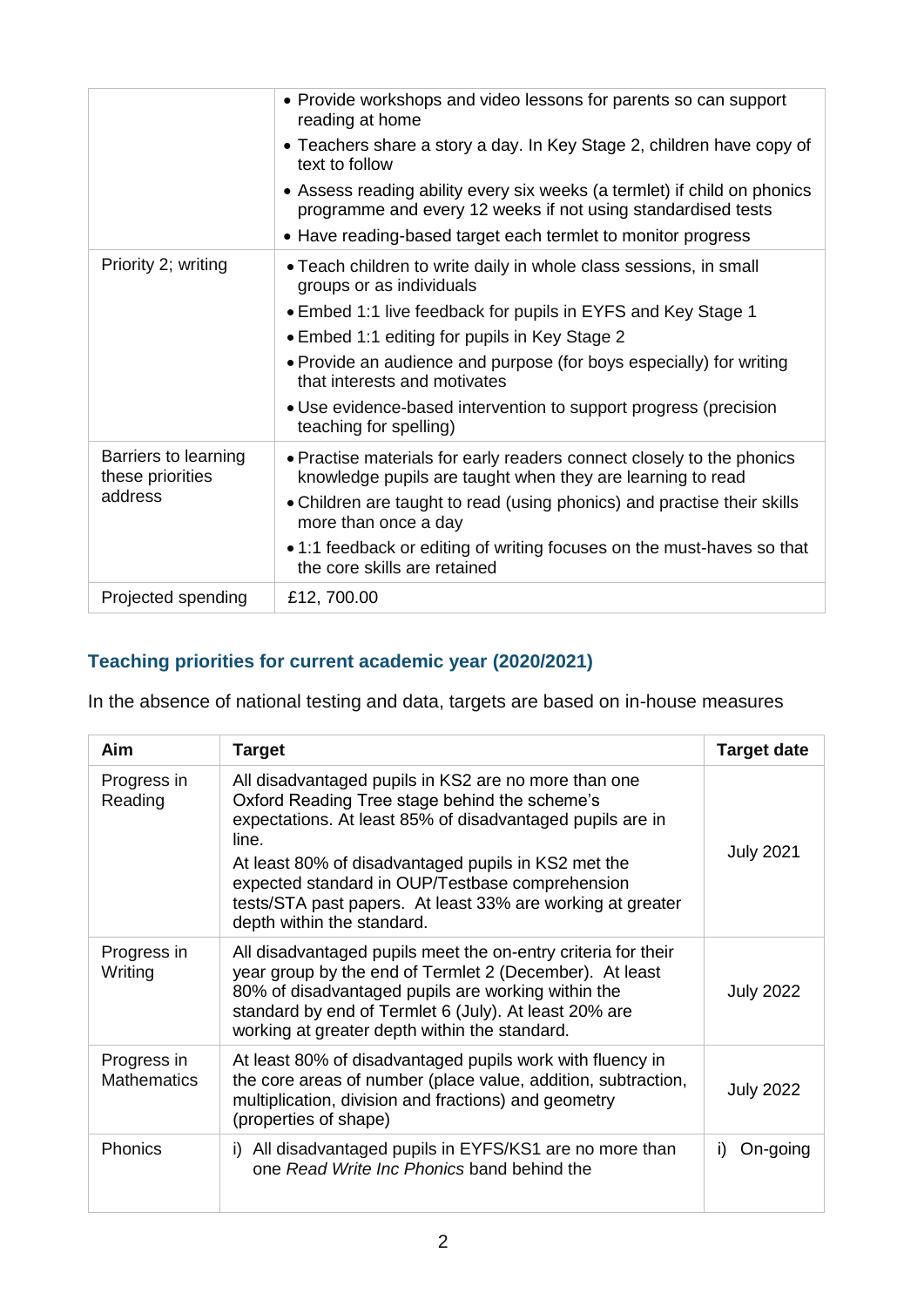|       | expectations of the programme. At least 90% of<br>disadvantaged pupils are on track.<br>ii) All disadvantaged pupils reach the expected standard in<br>the Y1 PSC.                                                                                                                                                       | June 2020,<br>June 2021,<br>June 2022.                                   |
|-------|--------------------------------------------------------------------------------------------------------------------------------------------------------------------------------------------------------------------------------------------------------------------------------------------------------------------------|--------------------------------------------------------------------------|
| Other | Every disadvantaged pupil from Y1 onwards attends an<br>extra-curricular club (for a fixed period) at least once during<br>an academic year.<br>Every disadvantaged pupil in KS2 represents the school at a<br>sporting event in an academic year.<br>Attendance for every disadvantaged pupil is never less than<br>97% | <b>July 2022</b><br><b>July 2022</b><br>At the end<br>of each<br>termlet |

### **Targeted academic support for current academic year**

| <b>Measure</b>              | <b>Activity</b>                                                                                                                                                                                                                |
|-----------------------------|--------------------------------------------------------------------------------------------------------------------------------------------------------------------------------------------------------------------------------|
| Priority 1; reading         | Headteacher and TAs in Y1, Y2 and Y3 deliver 1:1 phonics tutoring<br>$\bullet$<br>to pupils who are not on track to reach expected standard in<br>Phonics Screening Check or who did not reach standard at end of<br>Y1 or Y2. |
|                             | Pupils taught phonics in small groups of no more than 14<br>٠                                                                                                                                                                  |
|                             | Pupils on phonics programme revise sounds at home using 'Rosie'<br>$\bullet$<br>videos                                                                                                                                         |
|                             | All disadvantaged pupils read to adult on 1:1 and discuss<br>$\bullet$<br>understanding of text at least twice per week                                                                                                        |
|                             | • Pupils are read to by class teacher at least four times per week from<br>high quality text. They are supported by adult to answer<br>comprehension questions.                                                                |
| Priority 2; writing         | All disadvantaged pupils receive 1:1 feedback from class teacher or<br>٠<br>teaching assistant for the week's 'extended' writing. They edit their<br>work with an adult, focusing on 'making sense' and core skills.           |
| Barriers to learning        | Access to high-quality texts<br>$\bullet$                                                                                                                                                                                      |
| these priorities<br>address | Regular, high-quality feedback to impact progress<br>٠                                                                                                                                                                         |
| Projected spending          | £6,300.00                                                                                                                                                                                                                      |

### **Wider strategies for current academic year**

| <b>Measure</b>                                   | <b>Activity</b>                                       |
|--------------------------------------------------|-------------------------------------------------------|
| Priority 1                                       | Contribution to purchase of uniform (September)       |
| Priority 2                                       | Full access to extra-curricular activities (on-going) |
| Barriers to learning these<br>priorities address | Sense of inclusion and equity. Motivator to attend.   |
| Projected spending                               | £850 $(E50$ per pupil)                                |